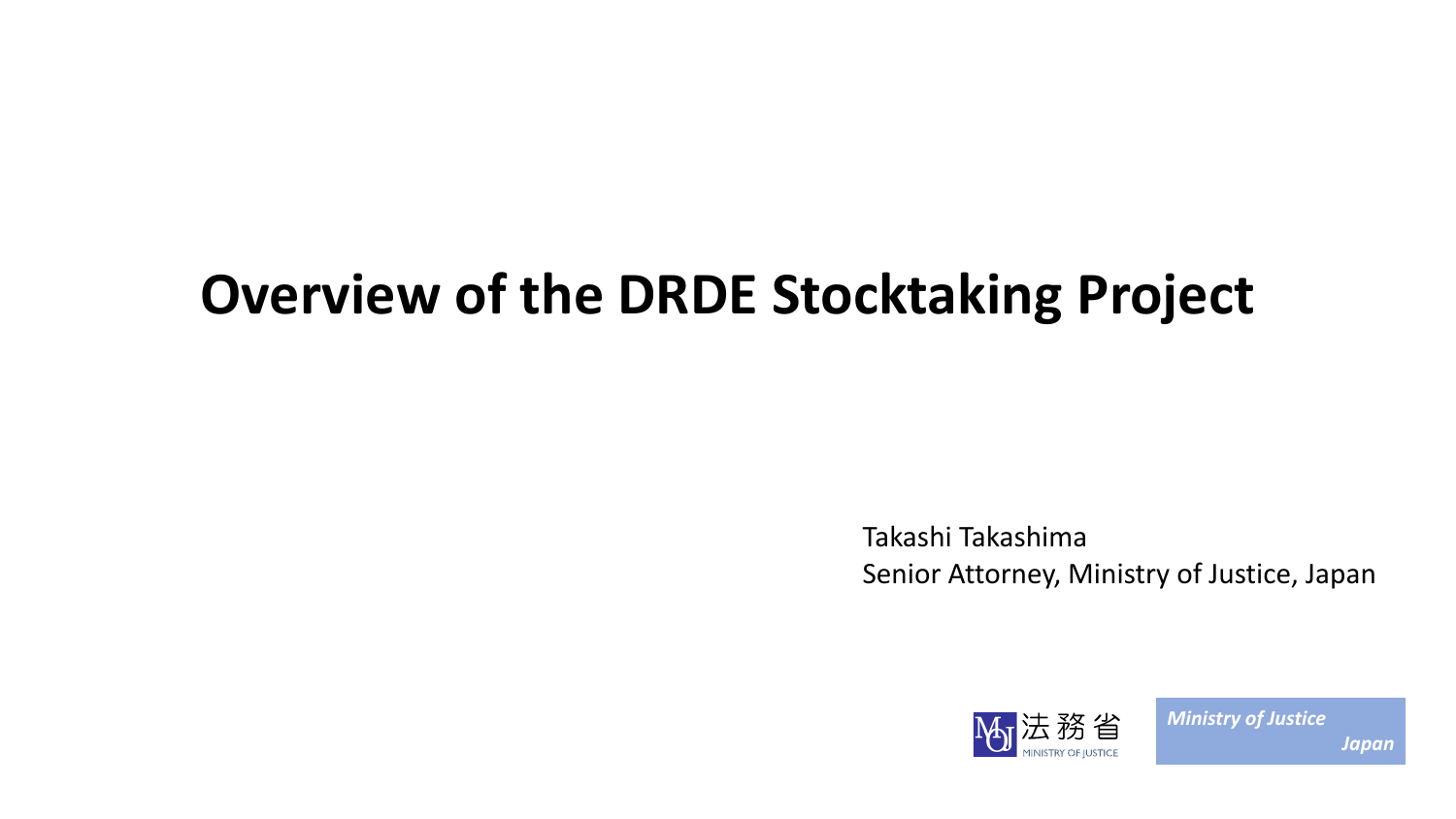#### **Background**

- Digitalization a long trend in various aspects of international trade, including dispute resolution
- Prompted by the pandemic reaffirmed the need to improve resilience towards such global crises and to achieve modernization
- Dispute resolution cornerstone in bringing proper settlements of disputes; access to and prevalence of justice
- Suggested approach monitor the changing landscape of dispute resolution, the evolving practices and the development of new forms of dispute resolution

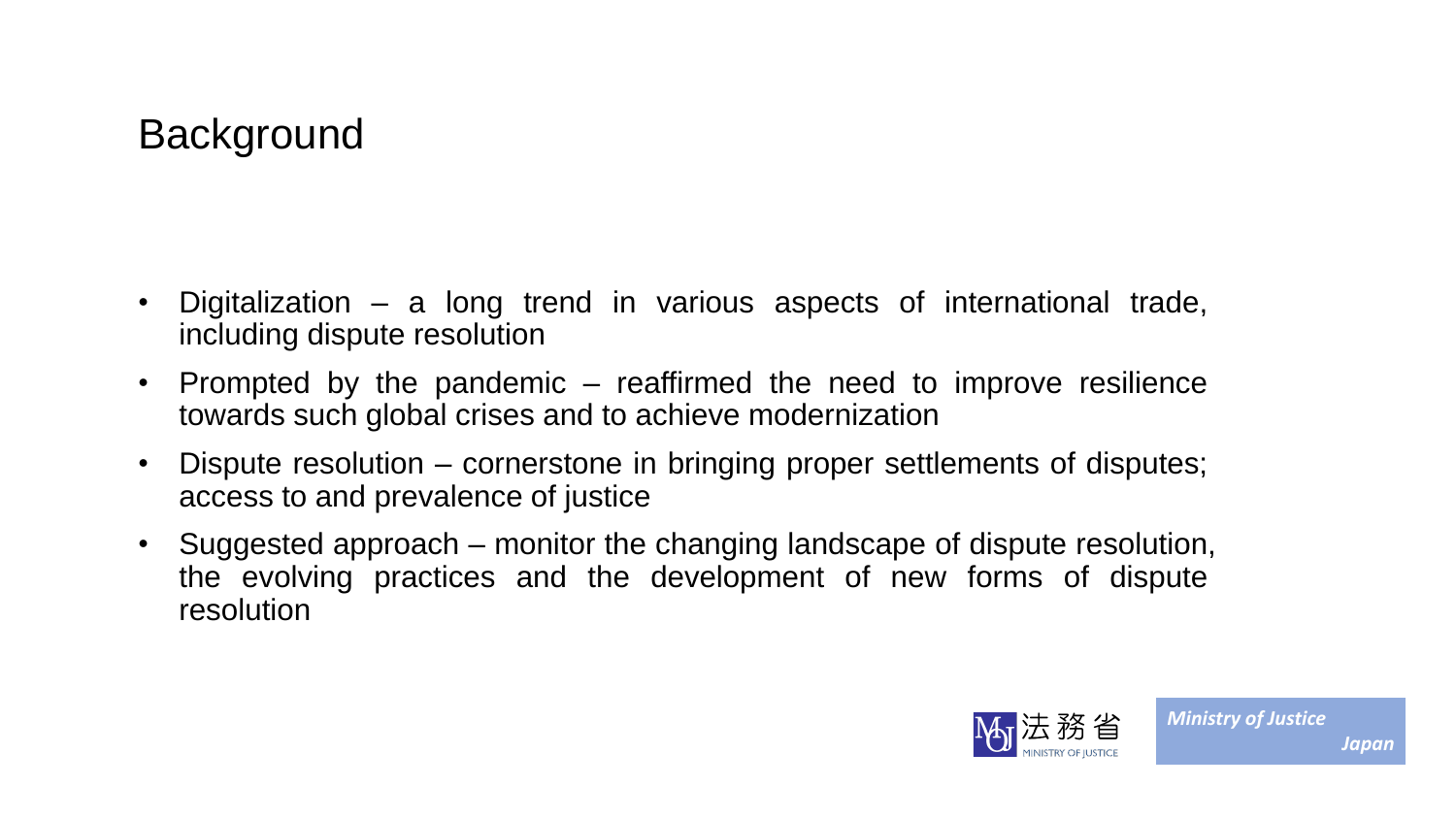#### Procedural history

- During UNCITRAL's session in 2020, Japan put forward a proposal to vest the Secretariat with the mandate to conduct relevant activities to monitor the changing landscape of international dispute resolution.
- During its session in 2021, UNCITRAL approved the implementation of the stocktaking project, through which the Secretariat will compile, analyze and share relevant information regarding developments in dispute resolution in the digital economy.
- In December 2021, the stocktaking project was approved by the United Nations General Assembly as part of the annual resolution on the report of the work of UNCITRAL.

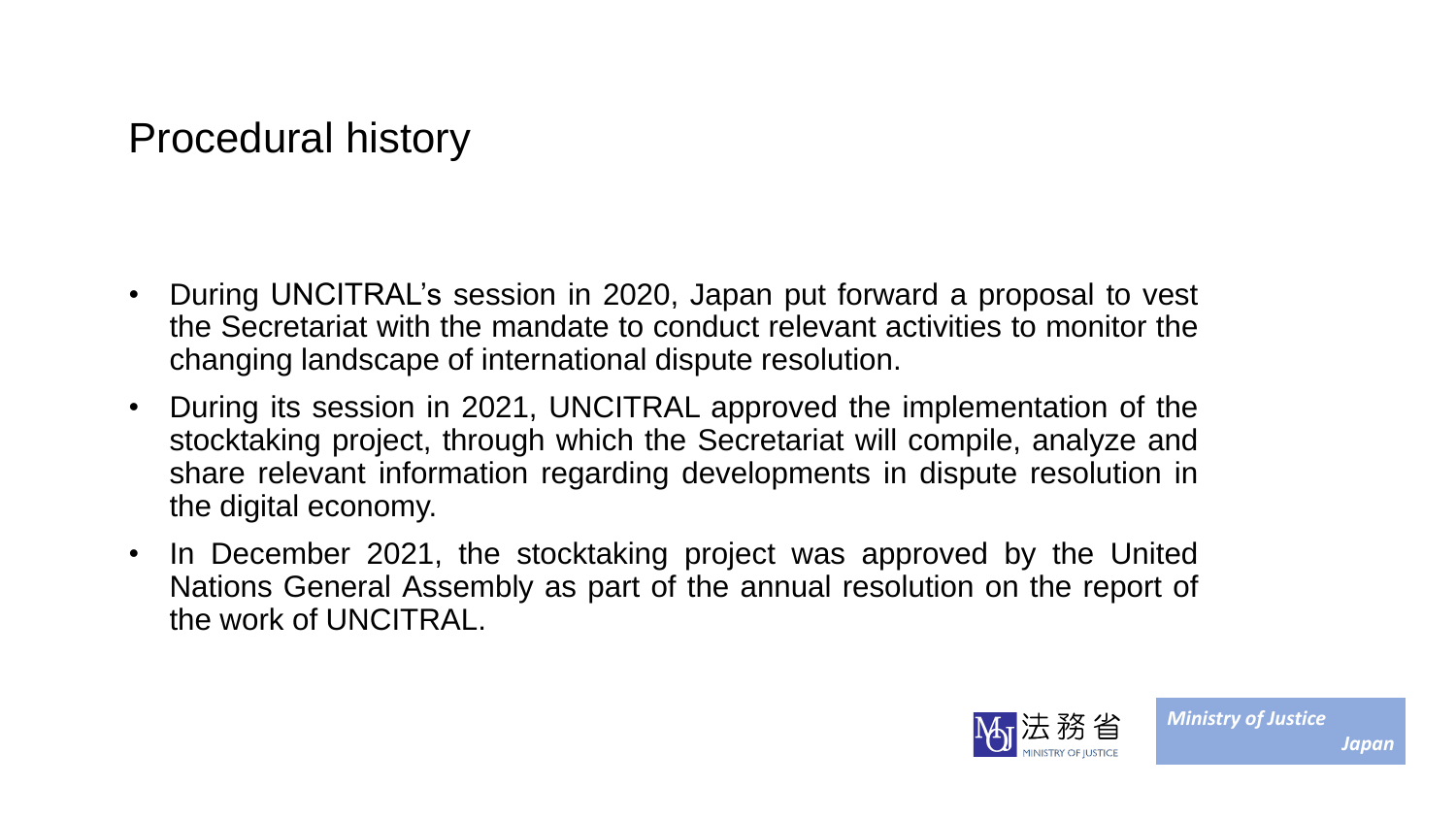### Defining the scope

- February 2021 Kick-off discussion
- March 2021 DRDE workshop
- July 2021 Discussion at UNCITRAL's session in 2021

"It was widely felt that the stocktaking would need to take into account the disruptive aspects of digitalization, in particular with respect to due process and fairness."

• December 2021 – 2021 Tokyo Forum on Dispute Resolution

"Enhancing the principles of dispute resolution in the digital economy"